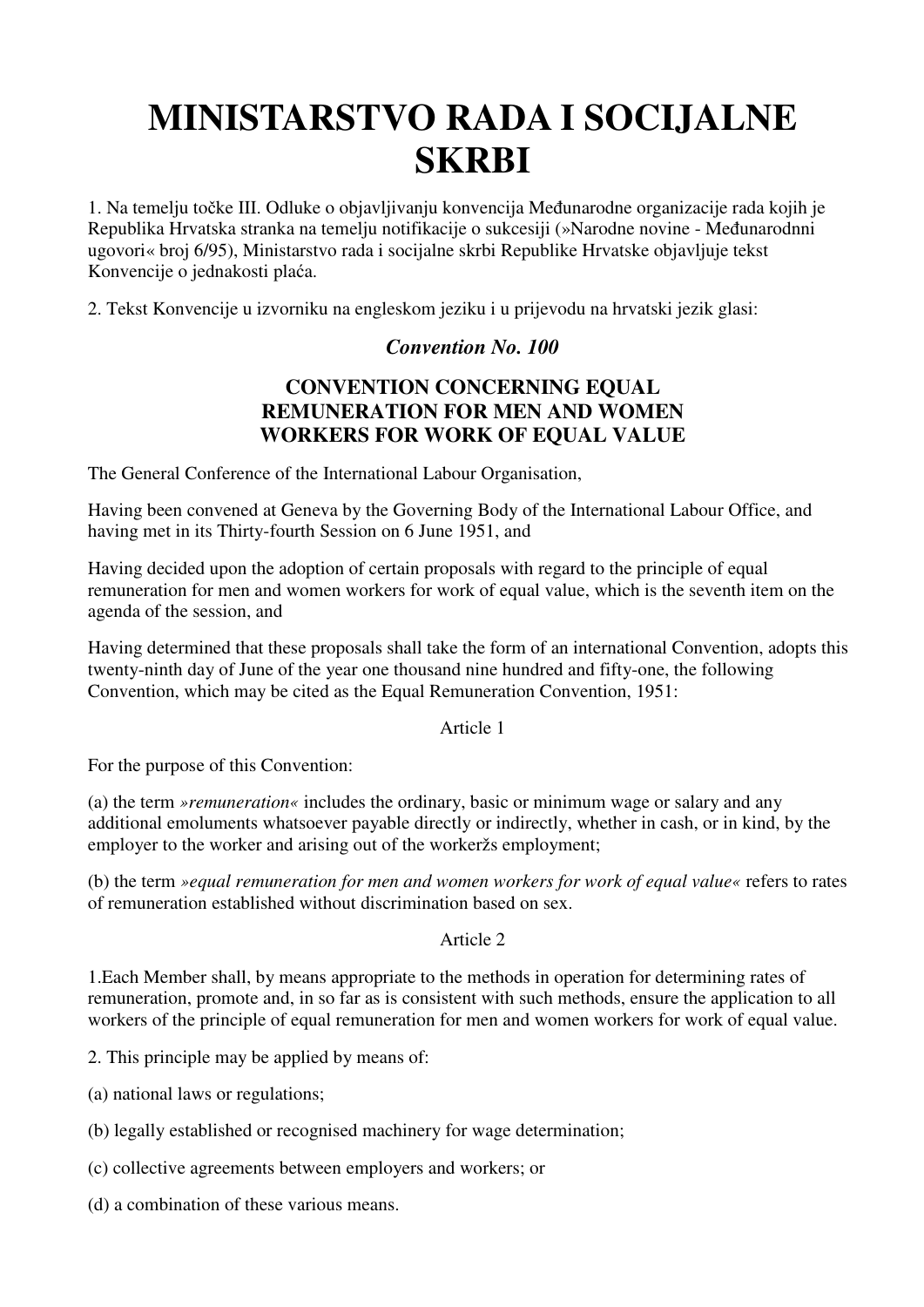## Article 3

1. Where such action will assist in giving effect to the provisions of this Convention measures shall be taken to promote objective appraisal of jobs on the basis of the work to be performed.

2. The methods to be followed in this appraisal may be decided upon by the authorities responsible for the determination of rates of remuneration, or, where such rates are determined by collective agreements, by the partíes thereto.

3. Differential rates between workers which correspond, without regard to sex, to differences, as determined by such objective appraisal, in the work to be performed shall not be considered as being contrary to the principle of equal remuneration for men and women workers for work of equal value.

## Article 4

Each Member shall co-operate as appropriate with the employersž and workersž organisations concerned for the purpose of giving effect to the provisions of this Convention.

## Article 5

The formal ratifications of this Convention shall be communicated to the Director-General of the International Labour Office for registration.

## Article 6

1. This Convention shall be binding only upon those Members of the International Labour Organisation whose ratifications have been registered with the Director-General.

2. It shall come into force twelve months after the date on which the ratifications of two Members have been registered with the Director-General.

3. Thereafter, this Convention shall come into force for any Member twelve months after the date on which its ratifications has been registered.

## Article 7

1. Declarations communicated to the Director-General of the International Labour Office in accordance with paragraph 2 of article 35 of the Constitution of the International Labour Organisation shall indicate:

a) the territories in respect of which the Member concerned undertakes that the provisions of the Convention shall be applied without modification;

b) the territories in respect of which it undertakes that the provisions of the Convention shall be applied subject to modifications, together with details of the said modifications;

c) the territories in respect of which the Convention is inapplicable and in such cases the grounds on which it is inapplicable; d) the territories in respect of which it reserves its decision pending further consideration of the position.

2. The undertakings referred to in subparagraphs (a) and (b) of paragraph 1 of this Article shall be deemed to be an integral part of the ratification and shall have the force of ratification.

3. Any Member may at any time by a subsequent declaration cancel in whole or in part any reservation made in its original declaration in virtue of subparagraph (b), (c) or (d) of paragraph 1 of this Article.

4. Any Member may, at any time at which the Convention is subject to denunciation in accordance with the provisions of Article 9, communicate to the Director-General a declaration modifying in any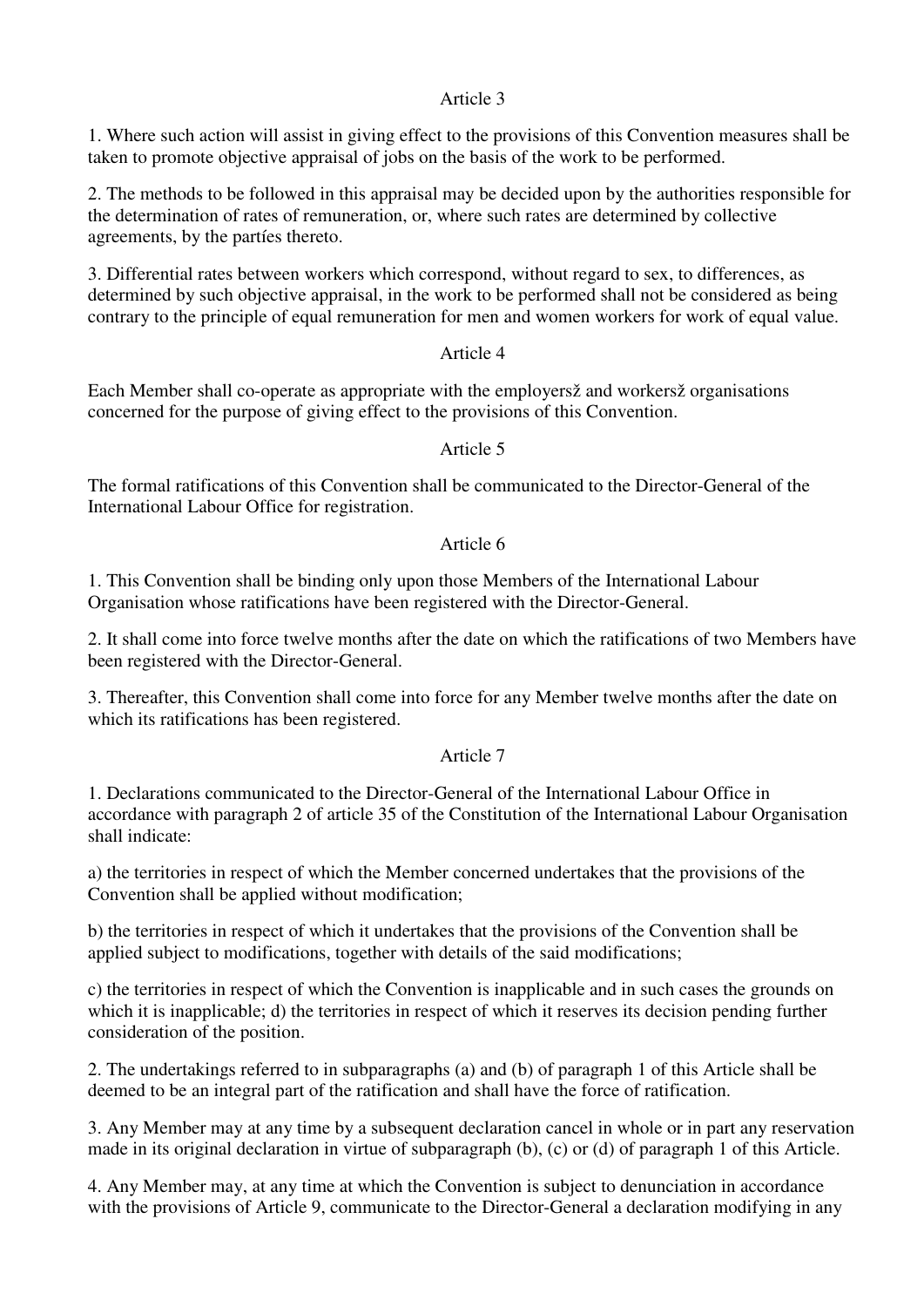other respect the terms of any former declaration and stating the present position in respect of such territories as it may specify.

## Article 8

1. Declarations communicated to the Director-General of the International Labour Office in accordance with paragraph 4 or 5 of article 35 of the Constitution of the International Labour Organisation shall indicate whether the provisions of the Convention will be applied in the territory concerned without modification or subject to modifications; when the declaration indicates that the provisions of the Convention will be applied subject to modifacations, it shall give details of the said modifications.

2. The Member, Members or international authority concerned may at any time by a subsequent declaration renounce in whole or in part the right to have recourse to any modification indicated in any former declaration.

3. The Member, Members or international authority concerned may, at any time at which the Convention is subject to denunciation in accordance with the provisions of Article 9, communicate to the Director-General a declaration modifying in any other respect the terms of any former declaration and stating the present position in respect of the application of the Convention.

## Article 9

1. A Member which has ratified this Convention may denounce it after the expiration of ten years from the date on which the Convention first comes into force, by an Act communicated to the Director-General of the International Labour Office for registration. Such denunciation should not take effect until one year after the date on which it is registered.

2. Each Member which has ratified this Convention and which does not, within the year following the expiration of the period of ten years mentioned in the preceding paragraph, exercise the right of denunciation provided for in this Article, will be bound for another period of ten years and, thereafter, may denounce this Convention at the expiration of each period of ten years under the terms provided for in this Article.

## Article 10

1. The Director-General of the International Labour Office shall notify all Members of the International Labour Organisation of the registration of all ratifications and denunciations communicated to him by the Members of the Organisation.

2. When notifying the Members of the Organisation of the registration of the second ratification communicated to him, the Director-General shall draw the attention of the Members of the Organisation to the date upon which the Convention will come into force.

## Article 11

The Director-General of the International Labour Office shall communicate to the Secretary-General of the United Nations for registration in accordance with Article 102 of the Charter of the United Nations full particulars of all ratifications and acts of denunciation registred by him in accordance with the provisions of the preceding Articles.

## Article 12

At such times as may consider necessary the Governing Body of the International Labour Office shall present to the General Conference a report on the working of this Convention and shall examine the desirability of placing on the agenda of the Conference the question of its revision in whole or in part.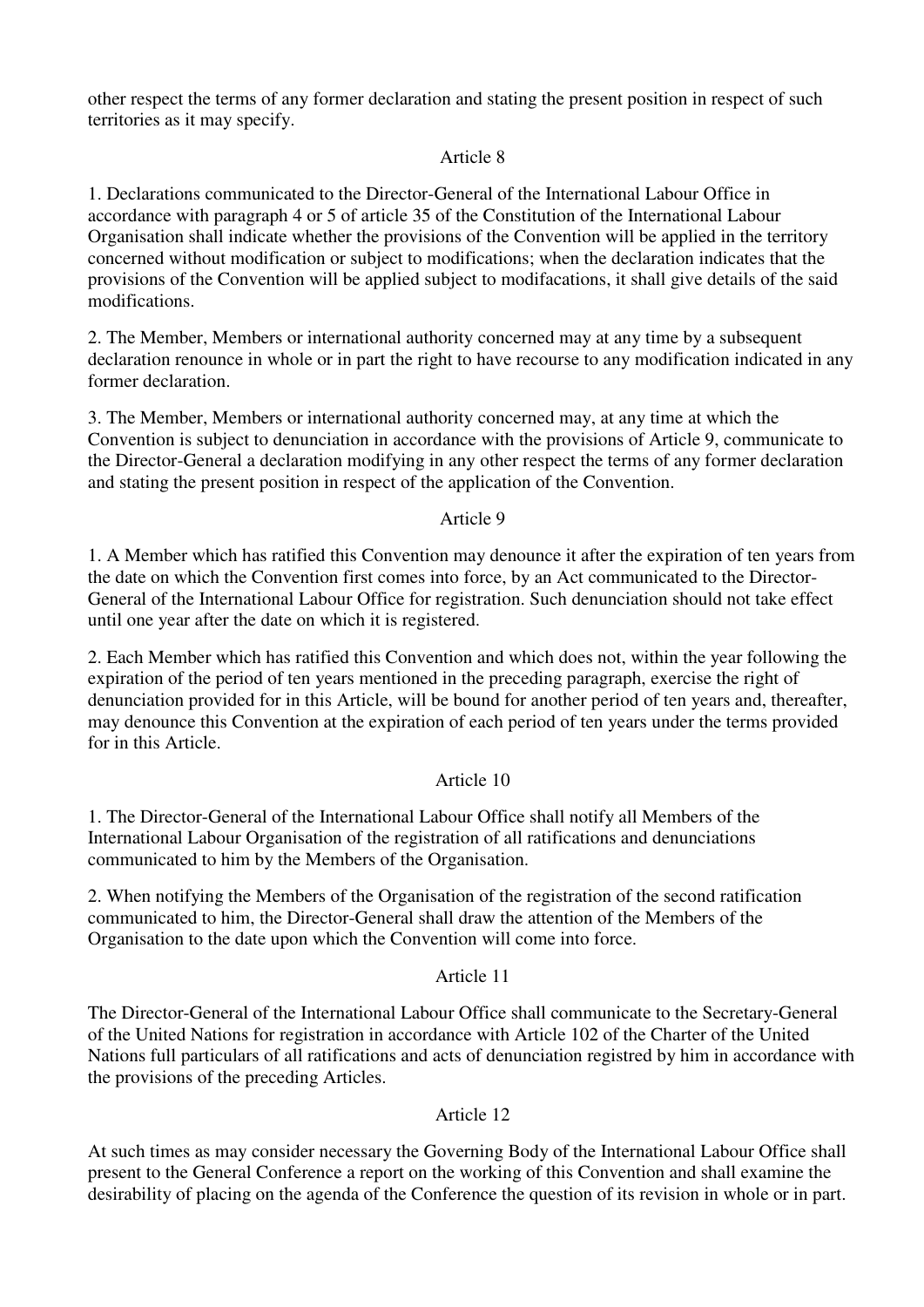## Article 13

1. Should the Conference adopt a new Convention revising this Convention in whole or in part, then, unless the new Convention otherwise provides:

a) the ratification by a Member of the new revising Convention shall ipso jure involve the immediate denunciation of this Convention, notwithstanding the provisions of Article 9 above, if and when the new revising Convention shall have come into force;

b) as from the date when the new revising Convention comes into force this Convention shall cease to be open to ratification by the Members.

2. This Convention shall in any case remain in force in its actual form and content for those Members which have ratified it but have not ratified the revising Convention.

Article 14

The English and French versions of the text of this Convention are equally authoritative.

## *Konvencija 100*

# **KONVENCIJA O JEDNAKOSTI PLA**Ć**A RADNIKA I RADNICA ZA RAD JEDNAKE VRIJEDNOSTI**

Opća konferencija Međunarodne organizacije rada koju je u Ženevi sazvalo Upravno vijeće Međunarodnog ureda rada, sastavši se na svom trideset i četvrtom zasjedanju 6. lipnja 1951., i

odlučivši prihvatiti određene prijedloge u vezi s načelima jednakosti plaća radnika i radnica za rad jednake vrijednosti, a što je sedma točka dnevnog reda zasjedanja, i

odlučivši da ovi prijedlozi dobiju oblik međunarodne konvencije;

usvaja dvadeset devetog lipnja tisuću devetsto pedeset i prve godine sljedeću konvenciju koja se naziva Konvencija o jednakosti plaća iz 1951.:

Članak 1.

U svrhu ove Konvencije:

(a) izraz *»pla*ć*a«* obuhvaća redovitu, osnovnu ili najnižu nadnicu ili plaću i sva dodatna davanja bilo koje vrste koja poslodavac isplaćuje radniku izravno ili neizravno, u novcu ili naravi, i koja proizlaze iz radnikovog zaposlenja;

(b) izraz *»jednaka pla*ć*a radnika i radnica za rad jednake vrijednosti«* se odnosi na visinu plaće utvrđenu bez diskriminacije na temelju spola.

## Članak 2.

1. Svaka članica mora, na način primjeren metodama koje se primjenjuju za utvrđivanje visine plaće, u opsegu u kojem je to u skladu s takvim metodama, osigurati primjenu načela jednakosti plaća radnika i radnica za rad jednake vrijednosti na sve radnike.

2. Ovo se načelo može primjenjivati:

(a) kroz nacionalne zakone ili druge propise;

(b) kroz zakonski utvrđene i priznate mehanizme za određivanje plaća;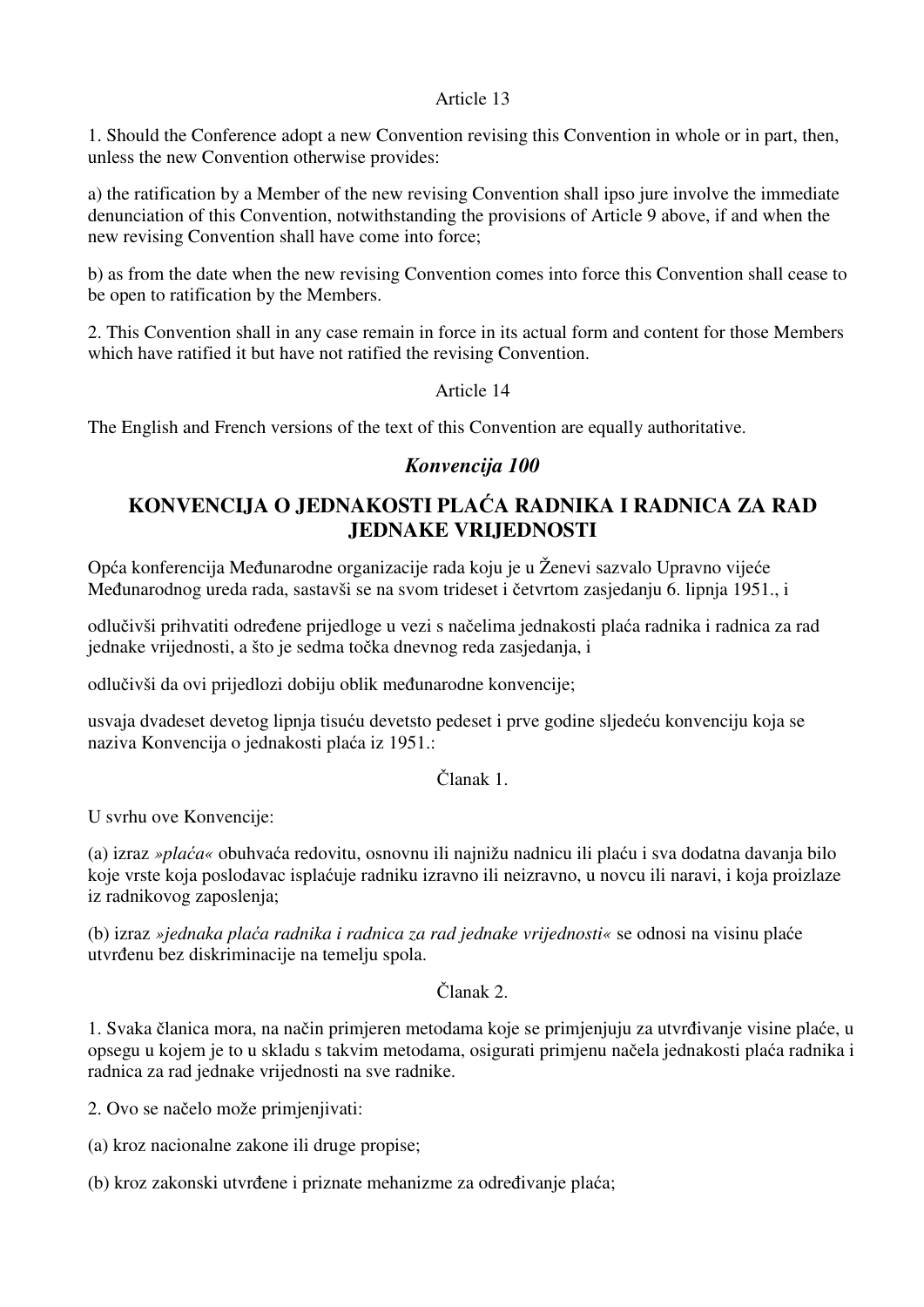(c) kroz kolektivne ugovore između poslodavaca i radnika; ili

(d) kombinacijom ovih različitih načina.

## Članak 3.

1. Ako bi se time olakšala primjena odredaba ove Konvencije, poduzet će se mjere za poticanje objektivne procjene poslova na temelju rada koji se obavlja.

2. Metode koje će se primjenjivati pilikom tih procjena mogu utvrditi vlasti nadležne za određivanje visine plaće, ili, kada je visina plaće utvrđena kolektivnim ugovorima, stranke kolektivnih ugovora.

3. Različite visine plaća radnika koje odgovaraju, bez obzira na spol, razlikama, koje su utvrđene tim objektivnim procjenama, u radu koji se obavlja, ne smatraju se suprotnima načelu jednakosti plaća radnika i radnica za rad jednake vrijednosti.

## Članak 4.

U svrhu provođenja odredaba ove Konvencije svaka članica će na odgovarajući način surađivati sa zainteresiranim udrugama poslodavaca i radnika.

Članak 5.

Formalne ratifikacije ove Konvencije priopćavaju se glavnom ravnatelju Međunarodnog ureda rada radi registracije.

Članak 6.

1. Ova Konvencija obvezuje samo one članice Međunarodne organizacije rada čije su ratifikacije registrirane kod glavnog ravnatelja.

2. Ona stupa na snagu dvanaest mjeseci od datuma kada su kod glavnog ravnatelja registrirane ratifikacije dviju članica.

3. Nakon toga, ova Konvencija stupa na snagu u odnosu na svaku članicu dvanaest mjeseci nakon datuma registracije njene ratifikacije.

# Članak 7.

1. U izjavama dostavljenim glavnom ravnatelju Međunarodnog ureda rada u skladu sa stavkom 2., članka 35. Statuta Međunarodne organizacije rada moraju se navesti:

(a) teritoriji u odnosu na koje se dotična članica obvezuje da će se odredbe Konvencije primjenjivati bez izmjene;

(b) teritoriji u odnosu na koje se ona obvezuje da će se odredbe ove Konvencije primjenjivati s izmjenama, kao i pojedinosti o tim izmjenama;

(c) teritoriji u odnosu na koje je ova Konvencija neprimjenjiva, te u tim slučajevima razloge zbog kojih je neprimjenjiva;

(d) teritoriji u odnosu na koje ona zadržava pravo donošenja konačne odluke dok ne razmotri svoje stajalište.

2. Obveze predviđene stavkom 1., podstavcima (a) i (b) ovoga članka smatraju se sastavnim dijelom ratifikacije i imaju snagu ratifikacije.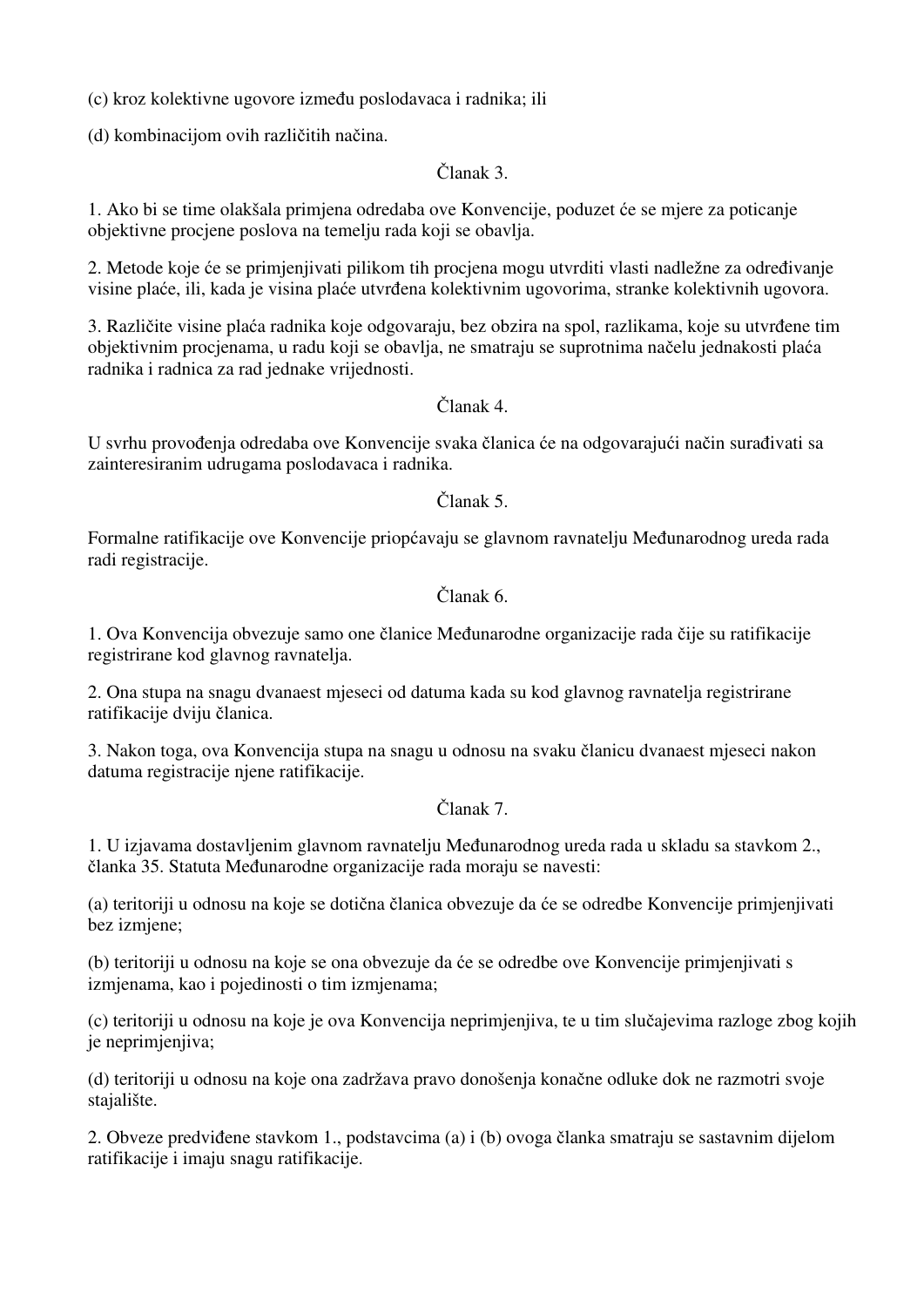3. Svaka članica može uvijek, naknadnom izjavon, odustati u cijelosti ili djelomično od svake rezerve koju je stavila u izvornoj izjavi u skladu sa stavkom 1., podstavcima (b), (c) i (d) ovoga članka.

4. Svaka članica može, uvijek kada je ovu Konvenciju moguće otkazati u skladu s odredbama članka 9., dostaviti glavnom ravnatelju Međunarodnog ureda rada izjavu kojom mijenja u bilo kojem pogledu bilo koju prijašnju izjavu i u kojoj navodi sadašnje stajalište u odnosu na određene teritorije.

# Članak 8.

1. U izjavama dostavljenim glavnom ravnatelju Međunarodnog ureda rada u skladu sa stavcima 4. ili 5. članka 35. Statuta Međunarodne organizacije rada mora se naznačiti hoće li se odredbe ove Konvencije na dotični teritorij primjenjivati bez izmjene ili s izmjenama, i kad se u izjavi navodi da će se Konvencija primjenjivati s izmjenama, moraju se priopćiti pojedinosti o narečenim izmjenama.

2. Zainteresirana članica, članice ili međunarodno tijelo mogu se u svako doba naknadnom izjavom, u cijelosti ili djelomično, odreći prava na svaku izmjenu navedenu u bilo kojoj prijašnjoj izjavi.

3. Zainteresirana članica, članice ili međunarodno tijelo mogu, uvijek kada je ovu Konvenciju moguće otkazati u skladu s odredbama članka 9., dostaviti glavnom ravnatelju Međunarodnog ureda rada izjavu kojom mijenjaju u svakom drugom pogledu uvjete bilo koje prijašnje izjave i u kojoj se navodi sadašnje stajalište u odnosu na primjenu ove Konvencije.

# Članak 9.

1. Članica koja je ratificirala ovu Konvenciju može je otkazati nakon proteka razdoblja od deset godina od datuma kada je Konvencija stupila na snagu aktom kojeg dostavlja glavnom ravnatelju Međunarodnog ureda rada radi registracije. Takav otkaz počinje djelovati godinu dana nakon datuma kada je registriran.

2. Svaka članica koja je ratificirala ovu Konvenciju, i koja u roku od godine dana nakon proteka razdoblja od deset godina iz prethodnog stavka ne otkaže konvenciju prema odredbi ovoga članka, bit će obvezana za još jedno razdoblje od deset godina, a nakon toga može otkazati Konvenciju po proteku svakog novog razdoblja od deset godina prema uvjetima utvrđenim ovim člankom.

# Članak 10.

1. Glavni ravnatelj Međunarodnog ureda rada notificira svim članicama Međunarodne organizacije rada registraciju svih ratifikacija i otkaza što su mu priopćile članice Organizacije.

2. Notificirajući članicama Organizacije registraciju druge priopćene mu ratifikacije, glavni ravnatelj će upozoriti članice Organizacije na datum kada Konvencija stupa na snagu.

# Članak 11.

Glavni ravnatelj Međunarodnog ureda rada priopćuje glavnom tajniku Ujedinjenih naroda radi registracije u skladu sa člankom 102. Povelje Ujedinjenih naroda potpune podatke o svim ratifikacijama i aktima o otkazivanju što ih je registrirao u skladu s odredbama prethodnih članaka.

# Članak 12.

Kada to bude smatralo potrebnim, Upravno vijeće Međunarodnog ureda rada podnijet će Općoj konferenciji izvješće o primjeni ove Konvencije i razmotrit će potrebu uvrštavanja pitanja njene cjelovite ili djelomične revizije na dnevni red Konferencije.

# Članak 13.